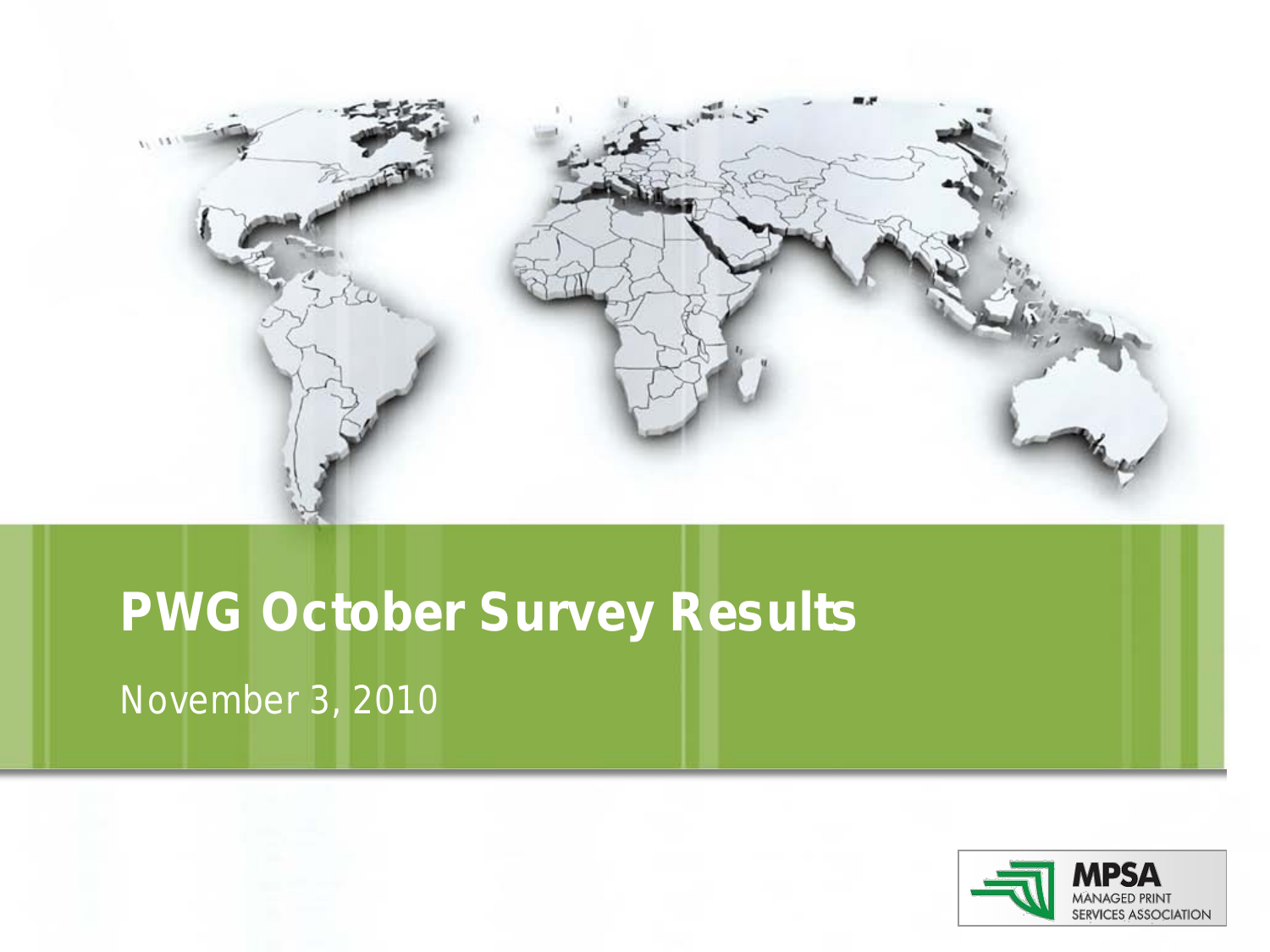

#### **Regarding your thoughts about PWG Articles for the MPSA?**

**As someone involved in the print services industry, do you think that this series of articles about what the standards that the hardcopy industry is working on will be useful to you in your business?**



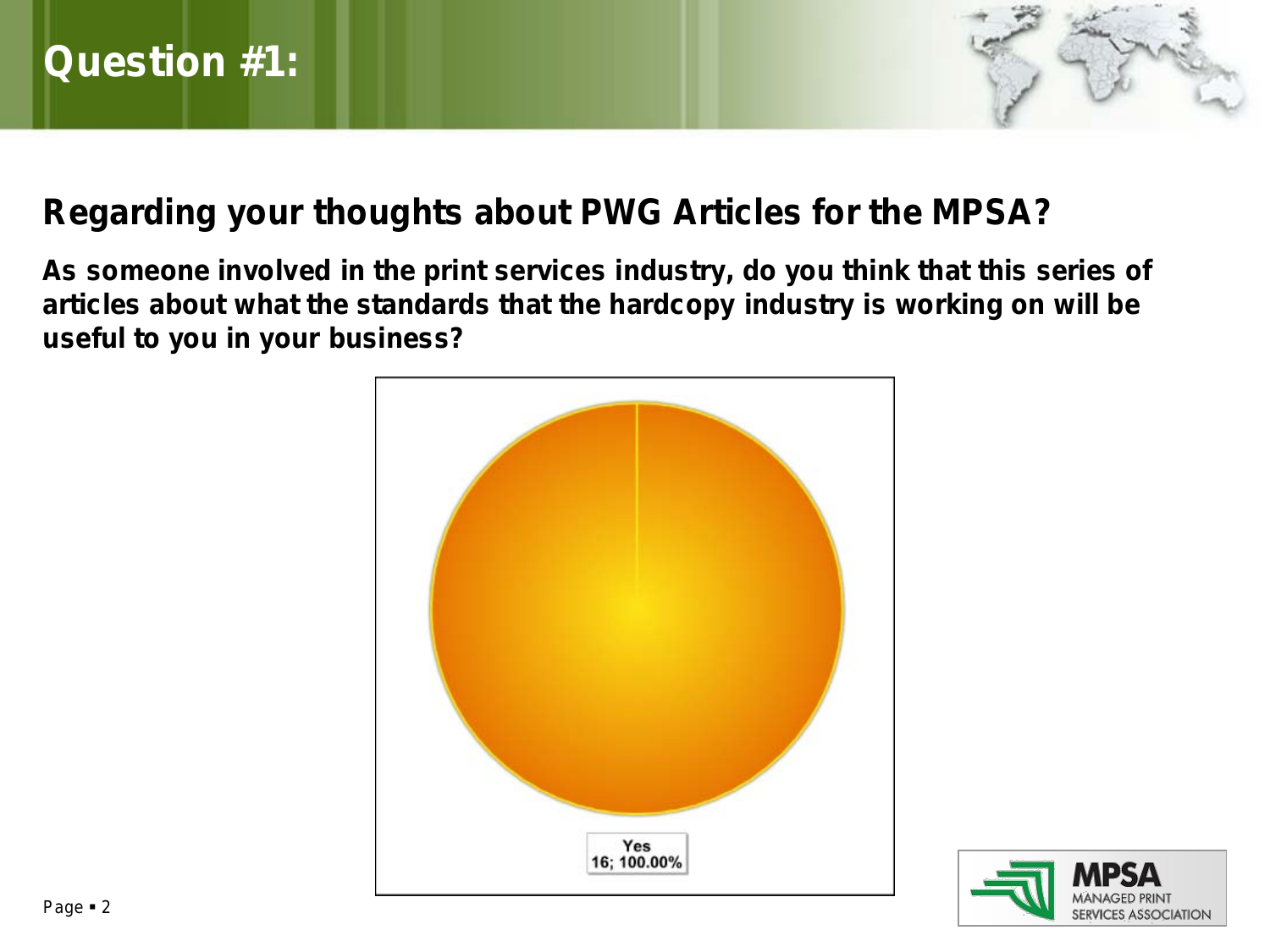# **Question #2:**



#### **What level of detail would you like to see in these articles?**

**Rate your level of Importance (5 being very important):**

| <b>Category</b>                                                                              | <b>Rating</b> |
|----------------------------------------------------------------------------------------------|---------------|
| a. Identification of Subject:                                                                | 3.94          |
| b. An idea how it might affect MPS:                                                          | 4.1           |
| c. What sort of solutions are being considered or have been<br>identified in what standards: | 4.1           |
| d. A description of the issue and the proposed solutions:                                    | 4.38          |
| e. References on where to find more details:                                                 | 4.2           |

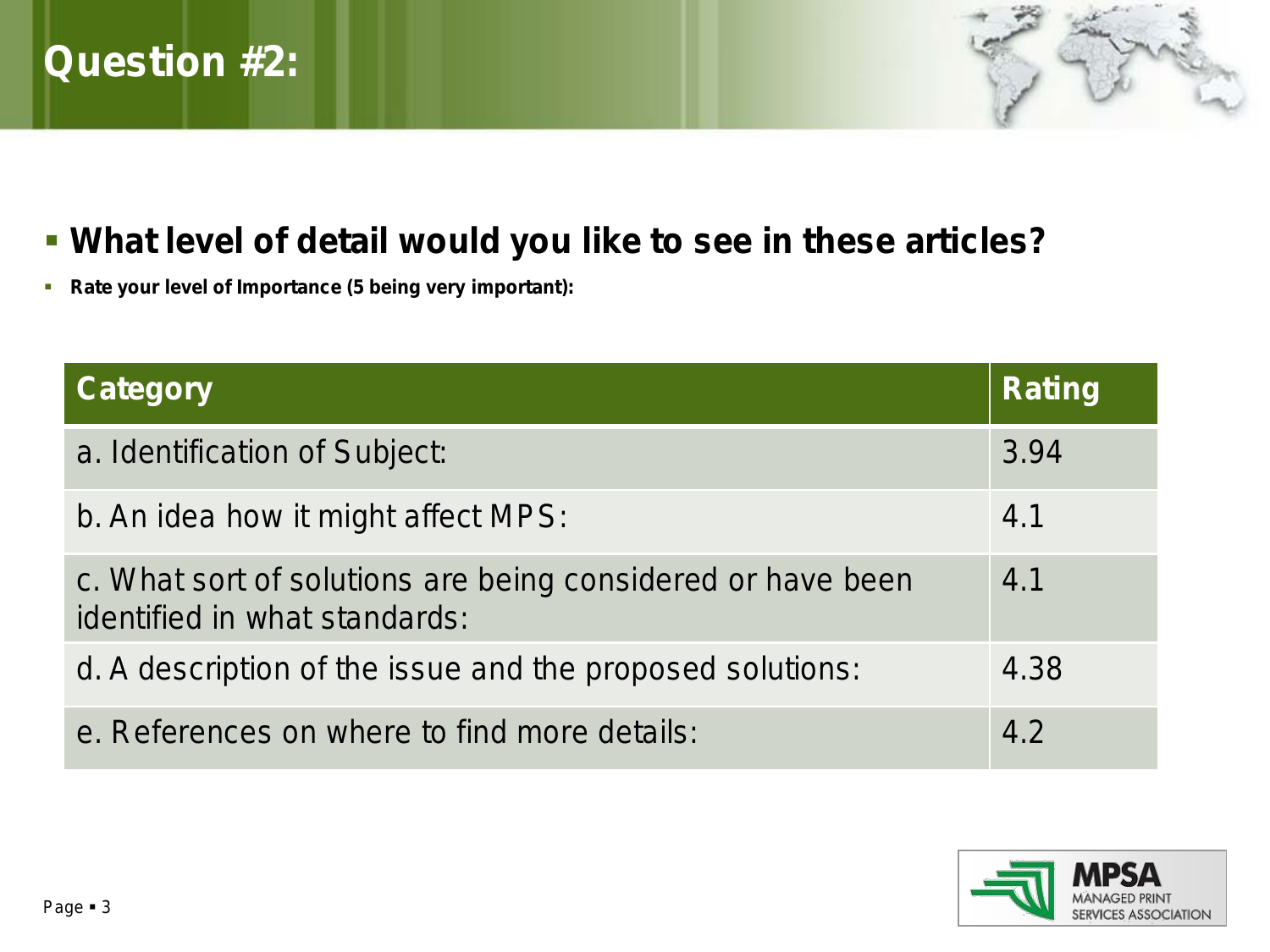# **Question #3:**



### **Are you seeing in your MPS activities increased interest in support for:**

A. Printing from remote locations to some main office?

B. Printing while on the road to some local printer (perhaps a printer for which you are responsible)?





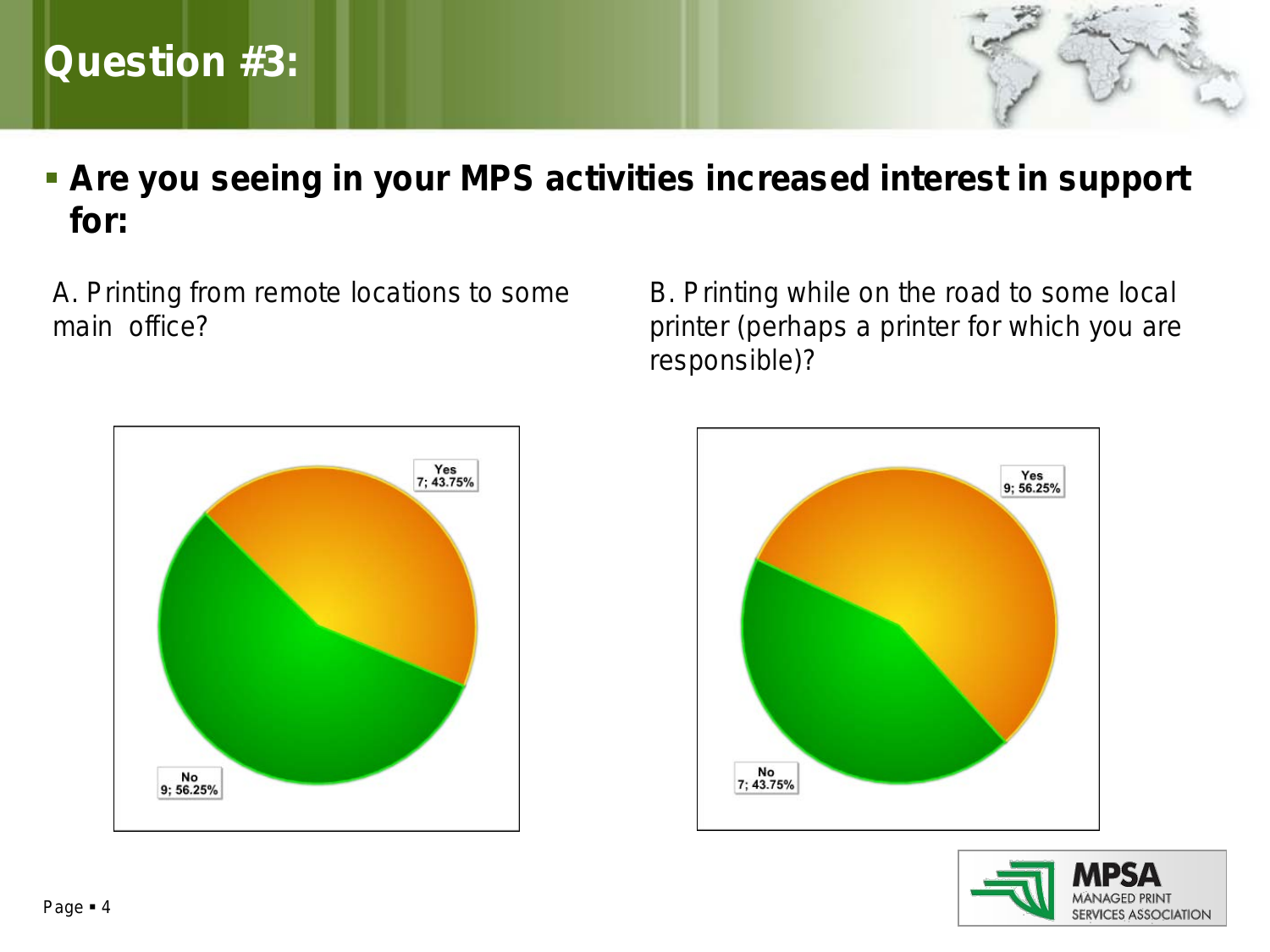## **Question #4:**



#### **Have any of the aspects of network security and/or security of information on the network**

a. Affected the way you install or maintain networked printers or multifunction devices?



b. Been a factor in which products you select?



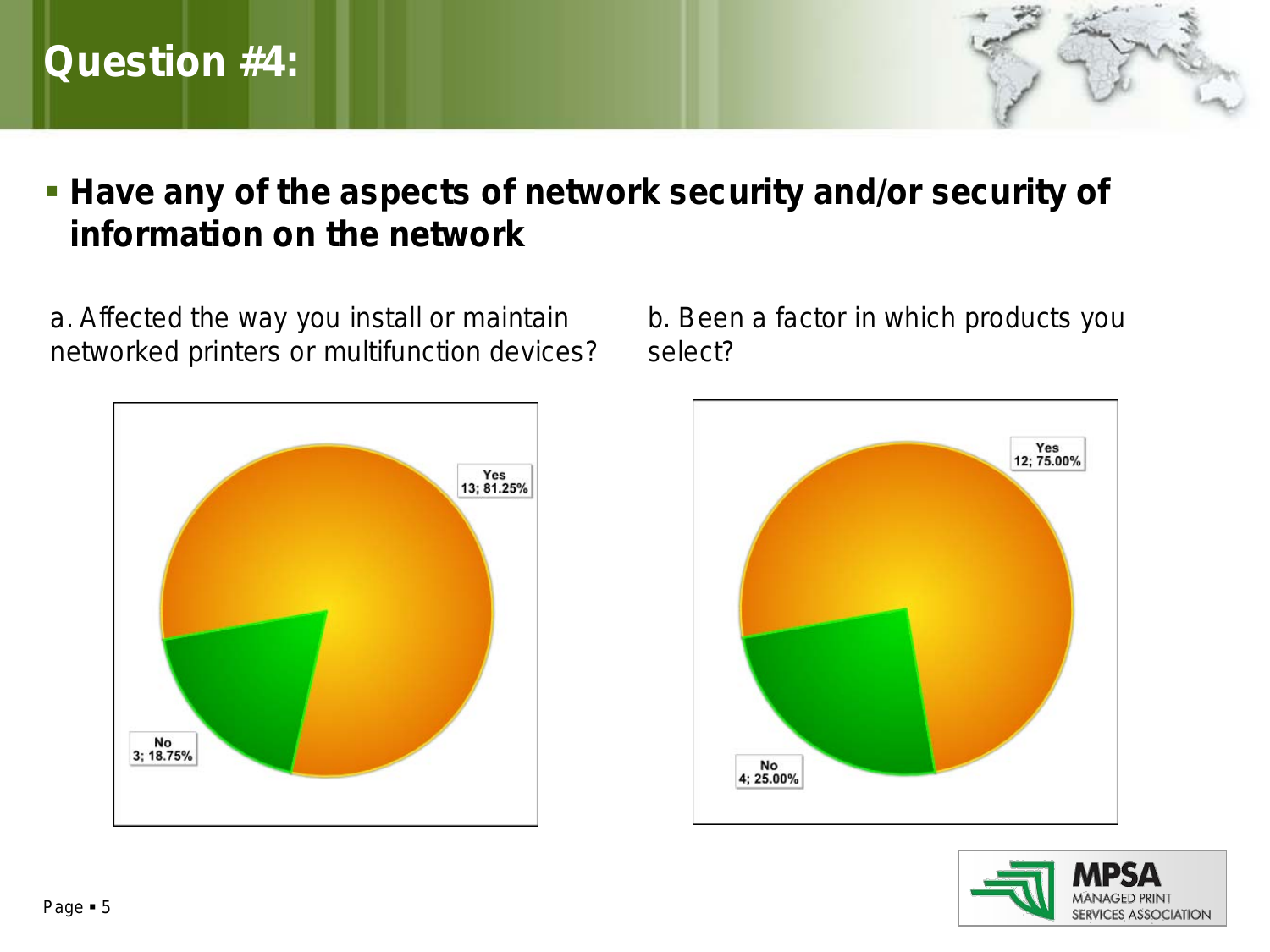## **Question #5:**

**IS network security an important issue in your MPS activities now or do you see becoming an important issue in the near future?**



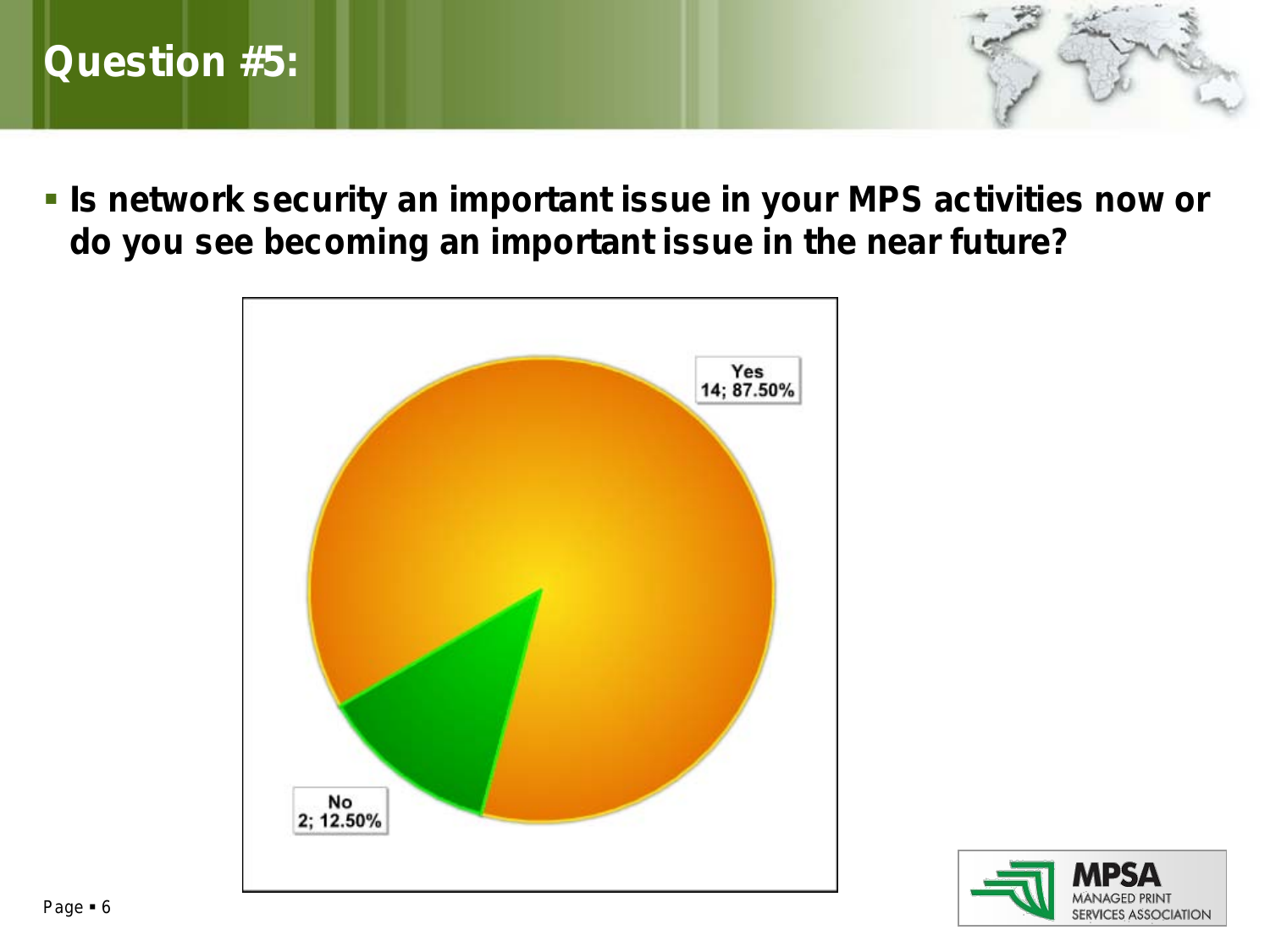## **Question #6:**

**Is the security of information being sent to printers and other hardcopy devices an important issue in your MPS activities now or do you see it becoming an important issue in the near future?**



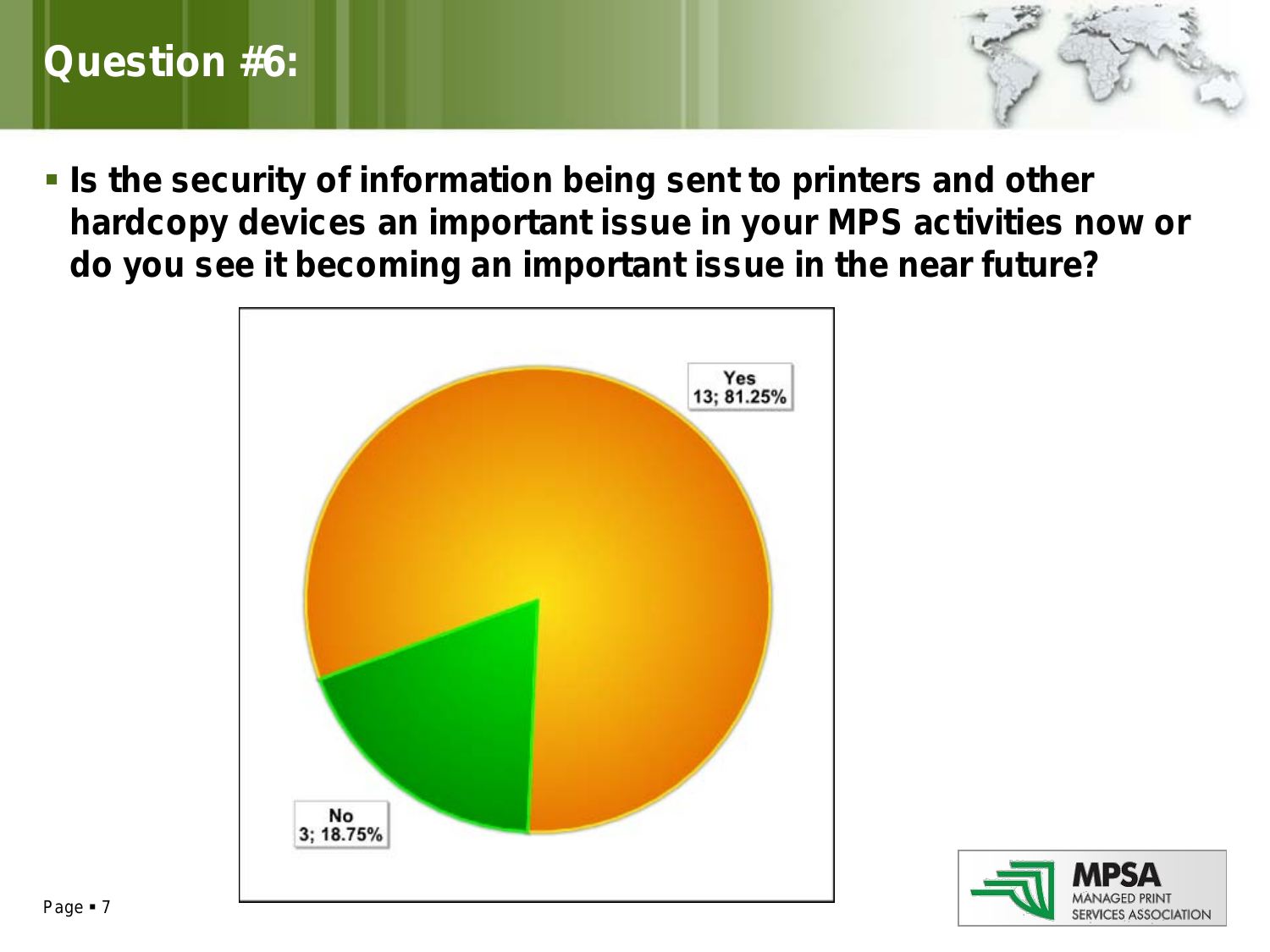## **Question #7:**



 **The use of SNMP for the management of networked hardcopy devices and acquisition of use data for billing has faced some problems because of security issues and firewall blocking of SNMP.**

a. Have you experienced such device management problems in your MPS activities?



b. Are some of the environments in which you operate going to a "Web Services" approach for network device management?



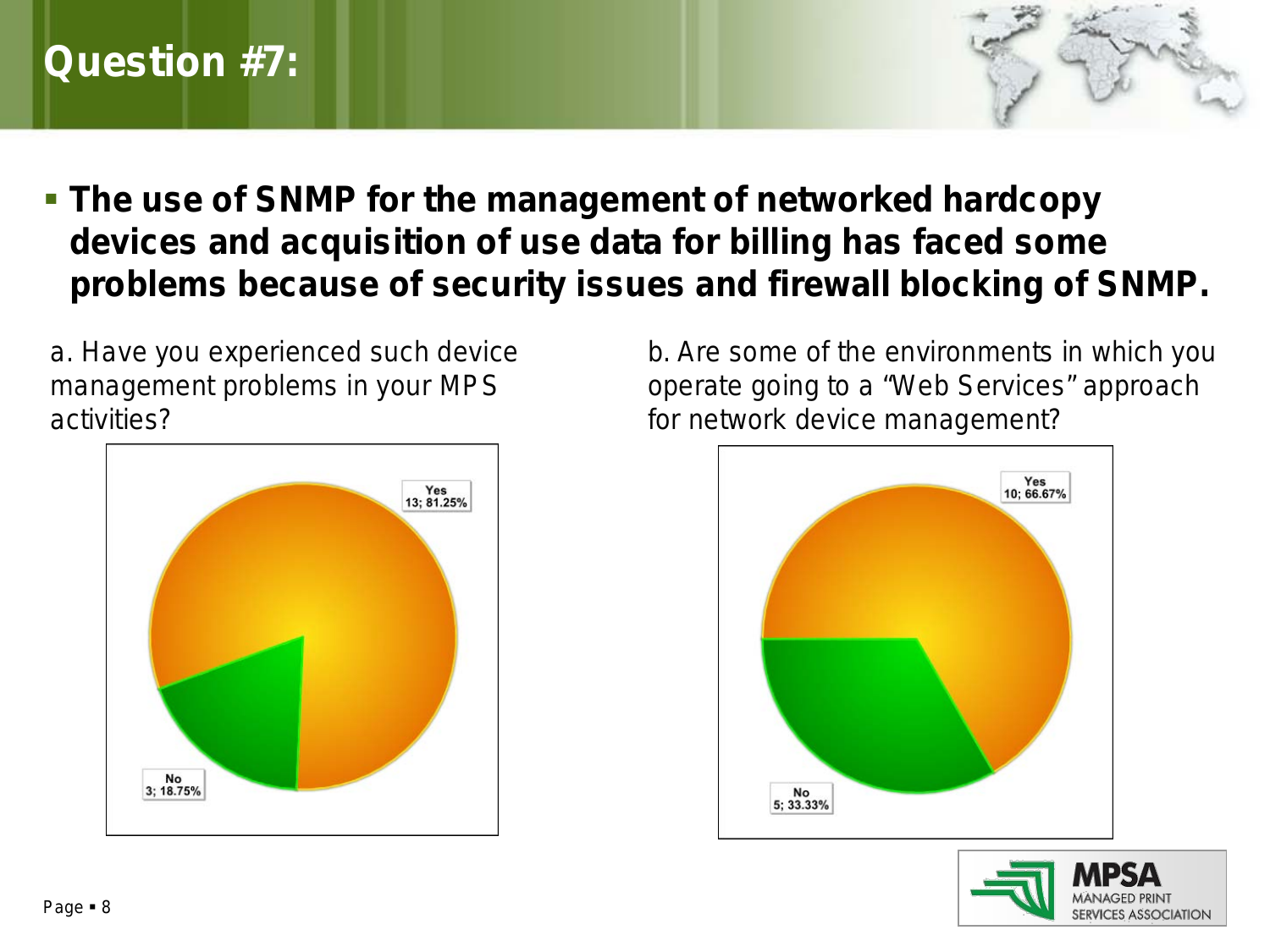## **Question #8:**

 **Do you think it important that manufacturers implement standard solutions to interface issues such as MIBs and Protocols rather than proprietary solutions, even if the proprietary solutions may be better?**



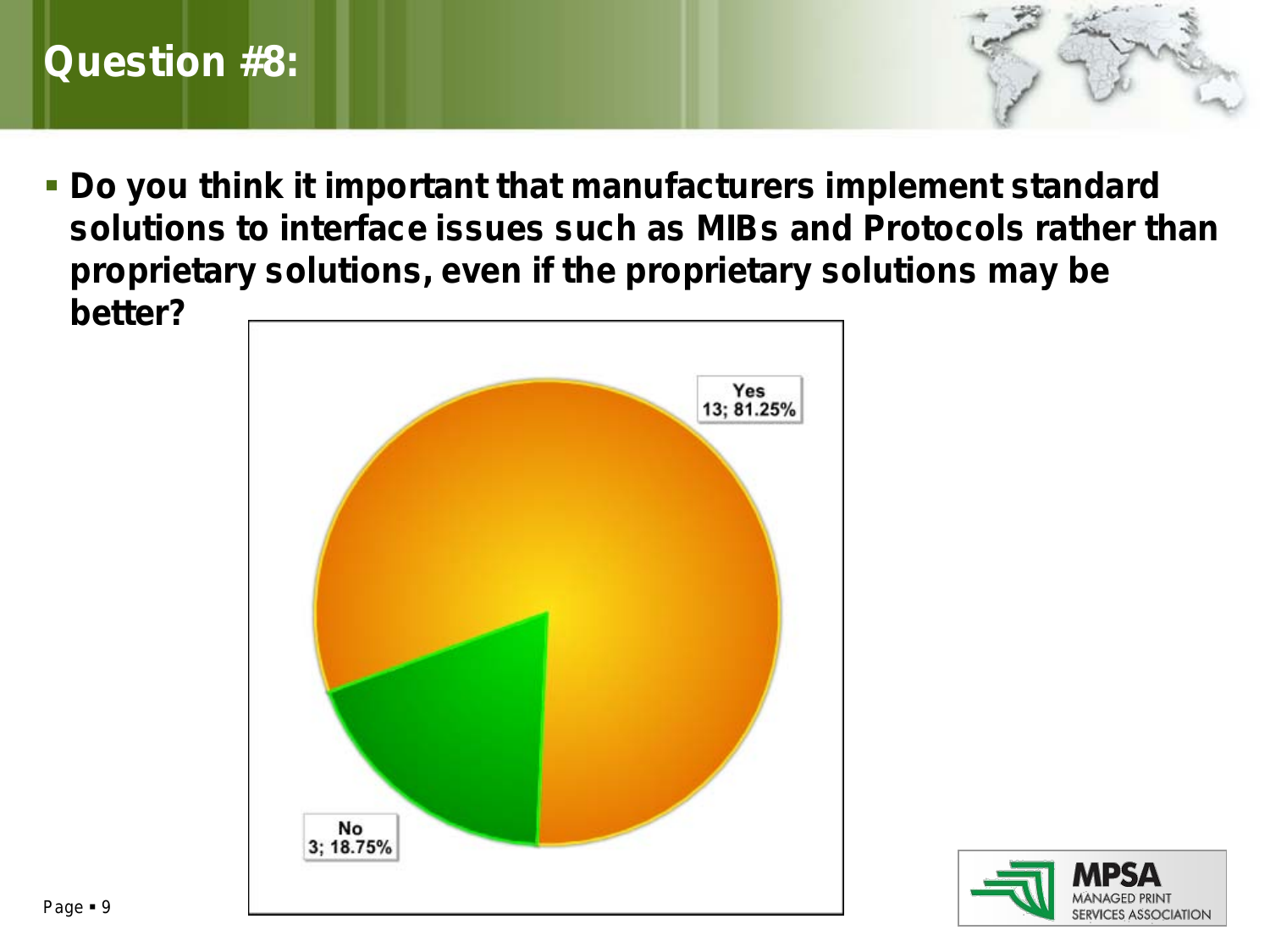



# **When considering new products:**

| <b>Question</b>                                                                                                                                   | % Yes |
|---------------------------------------------------------------------------------------------------------------------------------------------------|-------|
| a. Are you aware of what formal standards you want the product to satisfy?                                                                        | 44%   |
| b. Would you like to know what formal standards might be applicable, and<br>what they encompass?                                                  | 100%  |
| c. Does the vendor advertizing tell you about what standards are<br>implemented?                                                                  | 33%   |
| d. Is the vendor representative knowledgeable about the applicable<br>standards and to what extent his products are compliant to these standards. | 47%   |